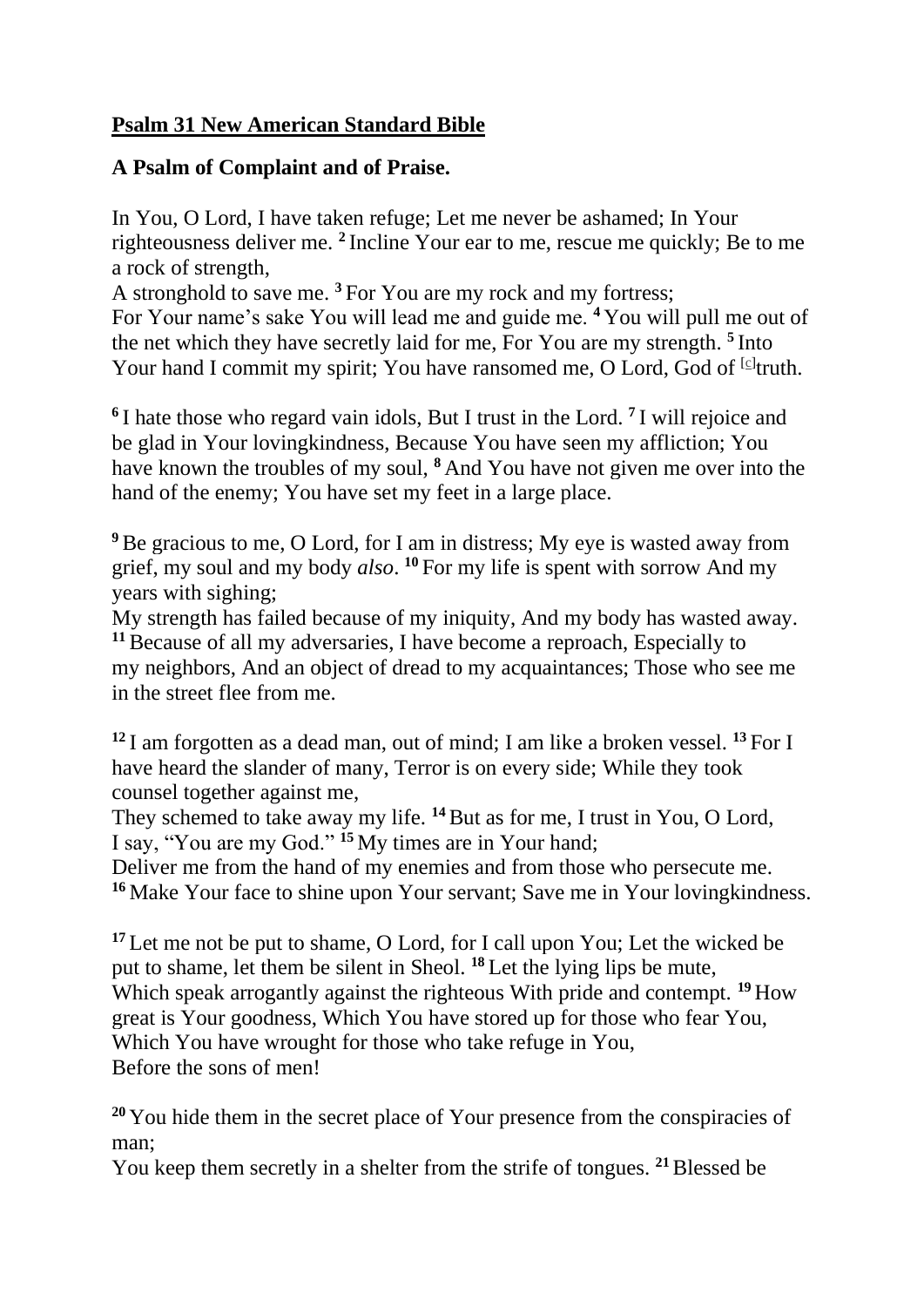the Lord,

For He has made marvelous His lovingkindness to me in a besieged city. **<sup>22</sup>** As for me, I said in my alarm, "I am cut off from before Your eyes"; Nevertheless You heard the voice of my supplications When I cried to You. **<sup>23</sup>** O love the Lord, all you His godly ones!

The Lord preserves the faithful And fully recompenses the proud doer. <sup>24</sup> Be strong and let your heart take courage, All you who hope in the Lord.

## **We will use five tools on our expedition that are built around five questions**

What questions were provoked within you? Did anything confuse you? Did anything move you emotionally? Did God instruct you to do something? Did you gain any insight into God's character?

## **Paul's Questions and incites**

- 1. David conveys in this Psalm a man who has had a weary journey and yet has known the favour of the Lord.
- 2. In this Psalm we see some references to the things Jesus said on the cross.
- 3. Why does David ask God 'that he may not be ashamed' just after he made the declaration he 'had taken refuge in God'?
- 4. What is it for God to incline an ear to the prayers of David?
- 5. David is not afraid to ask God for the blessing of protection. Why are Christians less bold to do the same?
- 6. David makes reference to God's name being on the line if he is overcome by his enemy.
- 7. How much do value the name of God?
- 8. David discovered during his life God would always deliver him if he surrenders to Him.
- 9. 'Into your hands I commit my spirit' the very same words Jesus used on the cross.
- 10. The surrender of our spirits is to not trust in ourselves but to put our trust in God.
- 11. David knows God is the God of truth. Do you know this truth too?
- 12. David hates his enemy, those who turn to other Gods. How do you feel about hating your enemy in light of what Jesus said about loving your enemy.
- 13. Do you know how to rejoice in God's blessing on your life with praise and exultation or are you unmotivated?
- 14. To rejoice even though you are not blessed.
- 15. What are the troubles of your soul? Do you know God knows what they are?
- 16. What is He doing about those trials? What are you letting Him do?
- 17. Is God's grace in you?
- 18. To have your feet set in a large place is to know security for your feet.
- 19. What happens when our soul is in distress?
- 20. Have you learnt to receive deliverance from the Lord?
- 21. Rebellion and sin make your life a misery, your body will suffer the consequences.